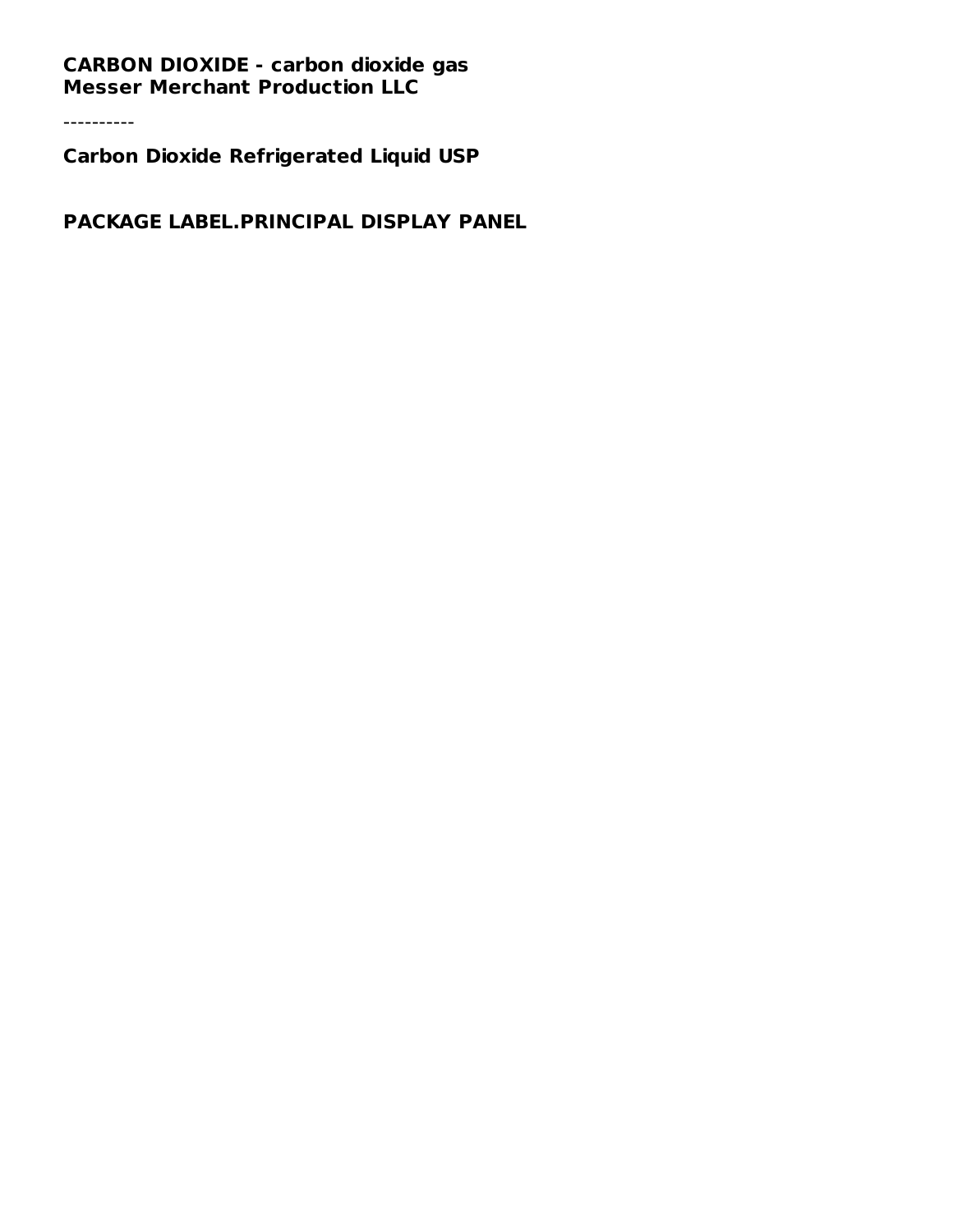

## **Bulk Carbon Dioxide USP Certificate of Analysis**

This is to certify that the carbon dioxide produced at on , meets the United States Pharmacopoeia (USP) specifications, the requirements of Federal Specifications BB-C-101 Grade A and QVL E of CGA G6.2. This product was manufactured at a facility registered with the Federal Food and Druq Administration and is approved for prescription druq use. This product is not quaranteed to meet any other specification or intended for pesticide use.

Furthermore, batch number and lot number

, which was loaded on a state of the and filled at

, comprises this shipment and was analyzed as shown below.

Analytical results are generated using USP monograph or validated equivalent methods.

| Requirement                        |                                                  | <b>Test Method</b>         | <b>Limit of Detection</b>                                                                                                                                                                                                                                         | <b>Specification Limit</b>                                                                                                                                                                                                                                | Analysis<br><b>Results</b> |
|------------------------------------|--------------------------------------------------|----------------------------|-------------------------------------------------------------------------------------------------------------------------------------------------------------------------------------------------------------------------------------------------------------------|-----------------------------------------------------------------------------------------------------------------------------------------------------------------------------------------------------------------------------------------------------------|----------------------------|
| Carbon Dioxide Assay (CO2)         |                                                  | Zahm Nagel<br>/Analyzer    | 99.99%                                                                                                                                                                                                                                                            | >99.0%                                                                                                                                                                                                                                                    |                            |
| Nitrogen Oxides (NO <sub>x</sub> ) |                                                  | Detector Tube              | $0.5$ ppm                                                                                                                                                                                                                                                         | $\leq$ 2.5 ppm each                                                                                                                                                                                                                                       |                            |
|                                    | Ammonia (NH3)                                    | Detector Tube              | $0.25$ ppm                                                                                                                                                                                                                                                        | $≤25$ ppm                                                                                                                                                                                                                                                 |                            |
|                                    | <b>Total Sulfur</b>                              | Analyzer                   | 10 ppb                                                                                                                                                                                                                                                            | $<$ 1000 ppb                                                                                                                                                                                                                                              |                            |
|                                    | Carbon Monoxide (CO)                             | Detector Tube<br>/Analyzer | $0.5$ ppm                                                                                                                                                                                                                                                         | $<$ 10 ppm                                                                                                                                                                                                                                                |                            |
| Moisture (H <sub>2</sub> 0)        |                                                  | Analyzer                   | $0.5$ ppm                                                                                                                                                                                                                                                         | $<$ 200 ppm<br>$(150 \text{ ma/m}^3)$ or<br>-33º F Dew Point)                                                                                                                                                                                             |                            |
| Note:                              | 1)<br>2)<br>ND = None Detected<br>3)<br>4)<br>5) |                            | results. A test result outside the detection limit for the test method will be reported as ND.<br>ppm = parts per million by volume, ppb=parts per billion by volume, 1ppm=1,000 ppb<br>H.S. SO, and other sulfur species are included in the Total Sulfur amount | Positive Carbon Dioxide Identification is achieved when the Assay results demonstrate meeting the specification.<br>The limit of detection (LOD) for each test method is the threshold value for results to be reported with certainty in the accuracy of |                            |
|                                    |                                                  |                            | Product analyzed using Messer Premier Guard Analysis suite                                                                                                                                                                                                        |                                                                                                                                                                                                                                                           |                            |
|                                    |                                                  |                            |                                                                                                                                                                                                                                                                   | Date: the contract of the contract of the contract of the contract of the contract of the contract of the contract of the contract of the contract of the contract of the contract of the contract of the contract of the cont                            |                            |
| Analyst:                           |                                                  |                            |                                                                                                                                                                                                                                                                   |                                                                                                                                                                                                                                                           |                            |

March 2019

CO2-22-06-RNA - Medical Gas USP Procedures Retention Period - 3 years

Page | of1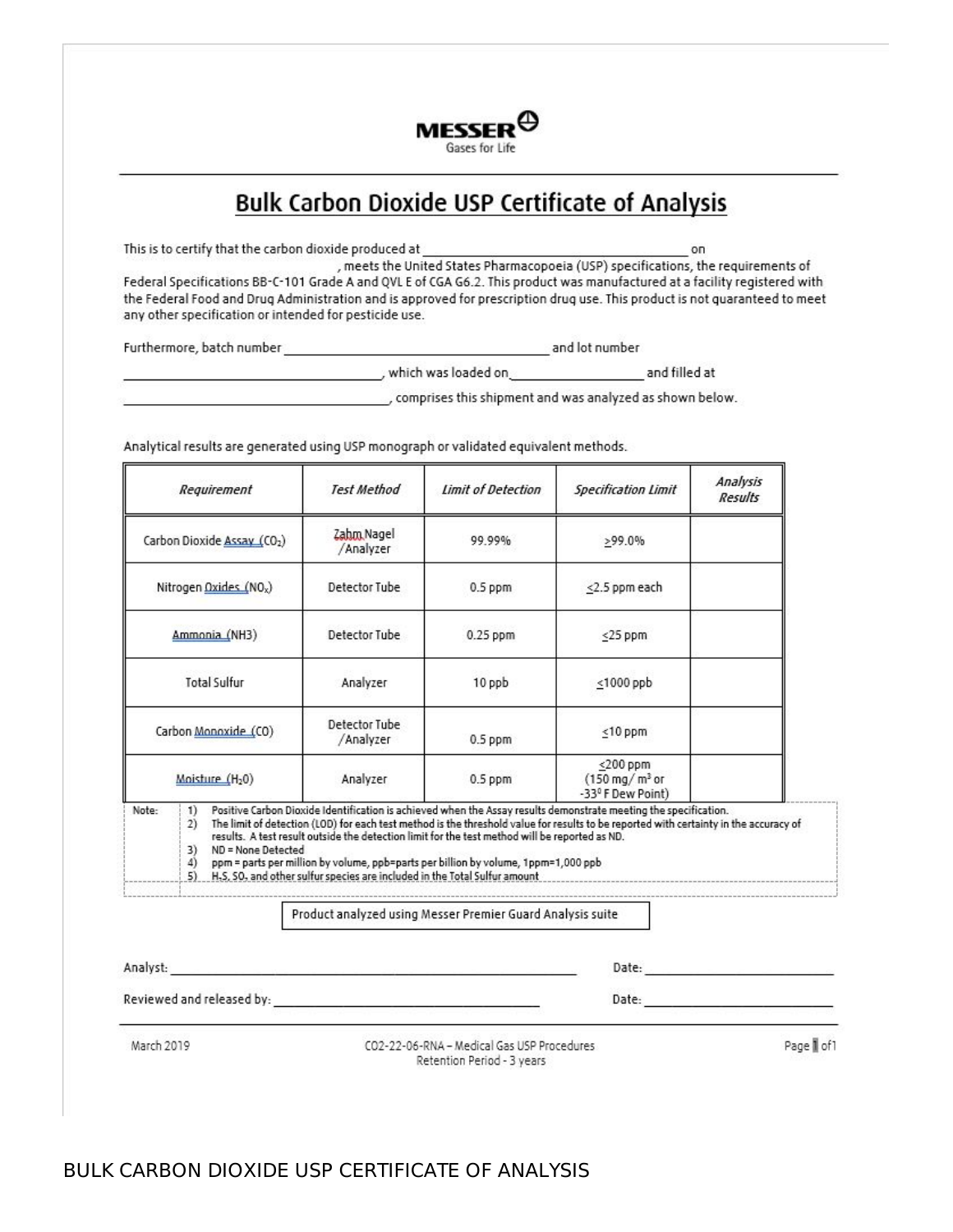This is to certify that the carbon dioxide produced at  $\qquad \qquad \text{on}$ meets the United States Pharmacopeia (USP) specifications, the requirements of Federal Specifications BB-C-101 Grade A and QVL E of CGA G6.2. This product was manufactured at a facility registered with the Federal Food and Drug Administration and is approved for prescription drug use. This product is not guaranteed to meet any other specification or intended for pesticide use.

| Furthermore, batch number |                                                          | and lot number |               |
|---------------------------|----------------------------------------------------------|----------------|---------------|
|                           | which was loaded on                                      |                | and filled at |
|                           | comprises this shipment and was analyzed as shown below. |                |               |

Analytical results are generated using USP monograph or validated equivalent methods.

| <b>Requirement</b>              | <b>Test</b><br><b>Method</b> | Limit of<br><b>Detection</b> | <b>Specification Limit</b>             | <b>Analysis</b><br><b>Results</b> |
|---------------------------------|------------------------------|------------------------------|----------------------------------------|-----------------------------------|
| Carbon Dioxide<br>Assay $(CO2)$ | Zahm<br>Nagel                | 99.00%                       | $\geq 99.0\%$                          |                                   |
| Nitrogen Oxides<br>(NOx)        | Detector<br>Tube             | $0.5$ ppm                    | 2.5 ppm each                           |                                   |
| Ammonia (NH <sub>3</sub> )      | Detector<br>Tube             | $0.25$ ppm                   | 25 ppm                                 |                                   |
| <b>Total Sulfur</b>             | Analyzer                     | 10 ppb                       | $1000$ ppb                             |                                   |
| Carbon Monoxide<br>(CO)         | Detector<br>Tube             | $0.5$ ppm                    | 10 ppm                                 |                                   |
| Moisture $(H2O)$                | Analyzer                     | $0.5$ ppm                    | 200 ppm or $-33^{\circ}F$<br>Dew Point |                                   |

Note:

1) Positive Carbon Dioxide Identification is achieved when the Assay results demonstrate meeting the specification.

2) The limit of detection (LOD) for each test method is the threshold value for results to be reported with certainty in the accuracy of results. A test result outside the detection limit for the test method will be reported as ND.

3) ND=None Detected

 $\mathcal{L}_\text{max}$  , where  $\mathcal{L}_\text{max}$  and  $\mathcal{L}_\text{max}$  and  $\mathcal{L}_\text{max}$ 

4)ppm= parts per million by volume, ppb=parts per billion by volume, 1ppm=1,000 ppb 5)  $H_2$ S, SO<sub>2</sub>, and other sulfur species are included in the total sulfur amount

Product analyzed using Messer Premier Guard Analysis suite

Analyst\_\_\_\_\_\_\_\_\_\_\_\_\_\_\_\_\_\_\_\_\_\_\_\_\_\_\_\_\_\_\_\_\_\_\_\_\_\_\_\_\_\_\_\_ Date: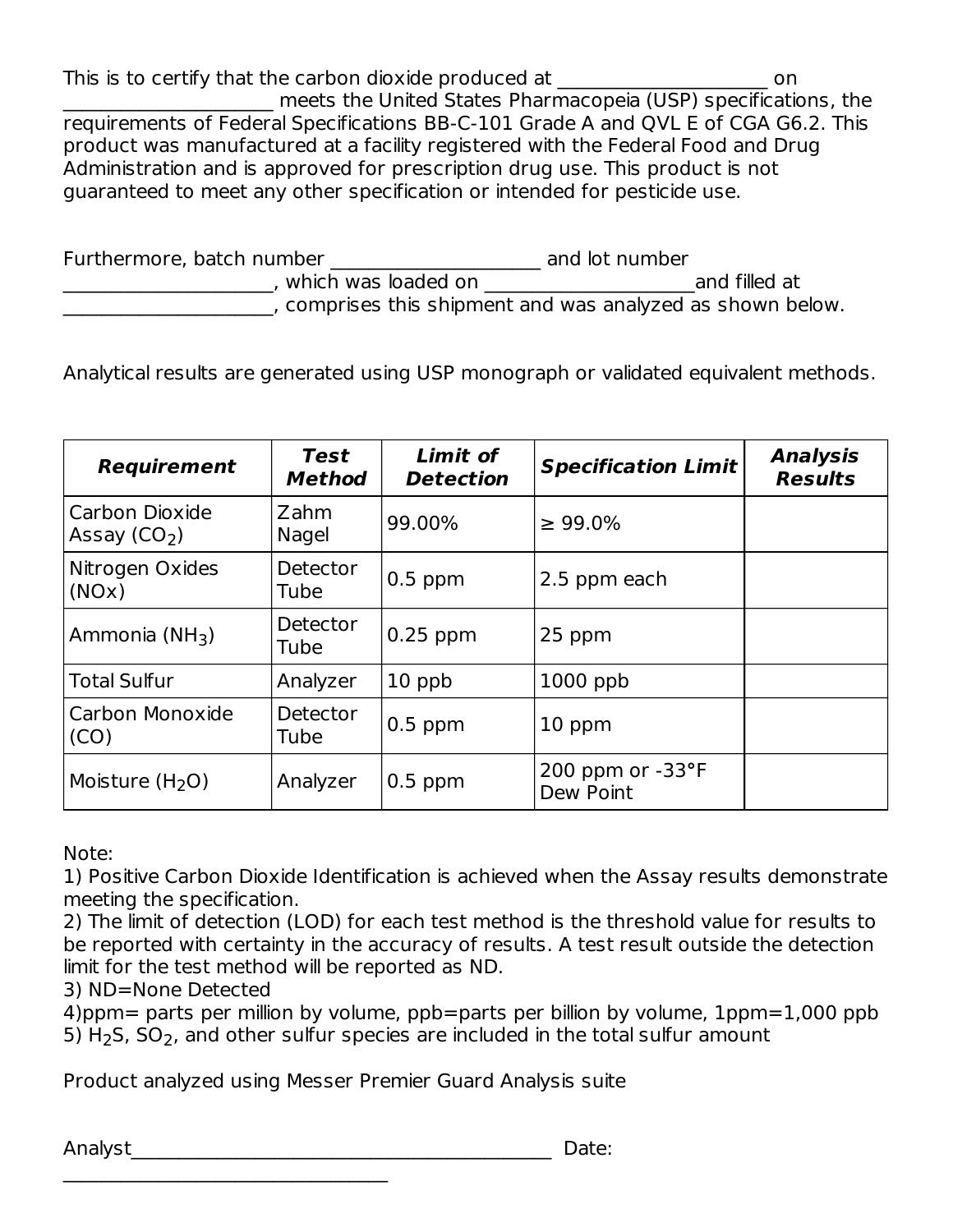Reviewed and released by:\_\_\_\_\_\_\_\_\_\_\_\_\_\_\_\_\_\_\_\_\_\_\_\_\_\_\_\_\_\_\_\_\_\_\_ Date:

 $\mathcal{L}_\text{max}$  , where  $\mathcal{L}_\text{max}$  and  $\mathcal{L}_\text{max}$  and  $\mathcal{L}_\text{max}$ 

March 2019 CO2-22-06-RNA-Medical Gas USP Procedures Page 1 of 1 Retention Period - 3 years

 $\mathcal{L}_\text{max}$  , and the contribution of the contribution of the contribution of the contribution of the contribution of the contribution of the contribution of the contribution of the contribution of the contribution of t

| <b>CARBON DIOXIDE</b>                  |                                                                         |                                                                      |                                       |                                |                                     |                                     |
|----------------------------------------|-------------------------------------------------------------------------|----------------------------------------------------------------------|---------------------------------------|--------------------------------|-------------------------------------|-------------------------------------|
| carbon dioxide gas                     |                                                                         |                                                                      |                                       |                                |                                     |                                     |
|                                        |                                                                         |                                                                      |                                       |                                |                                     |                                     |
| <b>Product Information</b>             |                                                                         |                                                                      |                                       |                                |                                     |                                     |
| <b>Product Type</b>                    |                                                                         | HUMAN PRESCRIPTION DRUG                                              | <b>Item Code (Source)</b>             |                                | NDC:45149-014                       |                                     |
| <b>Route of Administration</b>         |                                                                         | <b>RESPIRATORY (INHALATION)</b>                                      |                                       |                                |                                     |                                     |
|                                        |                                                                         |                                                                      |                                       |                                |                                     |                                     |
|                                        |                                                                         |                                                                      |                                       |                                |                                     |                                     |
| <b>Active Ingredient/Active Moiety</b> |                                                                         |                                                                      |                                       |                                |                                     |                                     |
| <b>Ingredient Name</b>                 |                                                                         |                                                                      | <b>Basis of Strength</b>              |                                | <b>Strength</b>                     |                                     |
|                                        |                                                                         | Carbon Dioxide (UNII: 142M471B3J) (Carbon Dioxide - UNII:142M471B3J) | Carbon Dioxide                        |                                |                                     | 990 mL in 1 L                       |
|                                        |                                                                         |                                                                      |                                       |                                |                                     |                                     |
|                                        |                                                                         |                                                                      |                                       |                                |                                     |                                     |
| <b>Packaging</b>                       |                                                                         |                                                                      |                                       |                                |                                     |                                     |
| <b>Item Code</b><br>#                  | <b>Package Description</b>                                              |                                                                      | <b>Marketing Start</b><br><b>Date</b> |                                | <b>Marketing End</b><br><b>Date</b> |                                     |
| $\mathbf{1}$<br>01                     | NDC: 45149-014- 18770 L in 1 TANK; Type 0: Not a Combination<br>Product |                                                                      | 01/01/1965                            |                                |                                     |                                     |
|                                        |                                                                         |                                                                      |                                       |                                |                                     |                                     |
| <b>Marketing Information</b>           |                                                                         |                                                                      |                                       |                                |                                     |                                     |
| <b>Marketing</b><br>Category           |                                                                         | <b>Application Number or Monograph</b><br><b>Citation</b>            |                                       | <b>Marketing Start</b><br>Date |                                     | <b>Marketing End</b><br><b>Date</b> |
| <b>NDA</b>                             | NDA205815                                                               |                                                                      |                                       | 01/01/1965                     |                                     |                                     |
|                                        |                                                                         |                                                                      |                                       |                                |                                     |                                     |

**Labeler -** Messer Merchant Production LLC (809567303)

**Registrant -** Messer Merchant Production LLC (831800201)

## **Establishment**